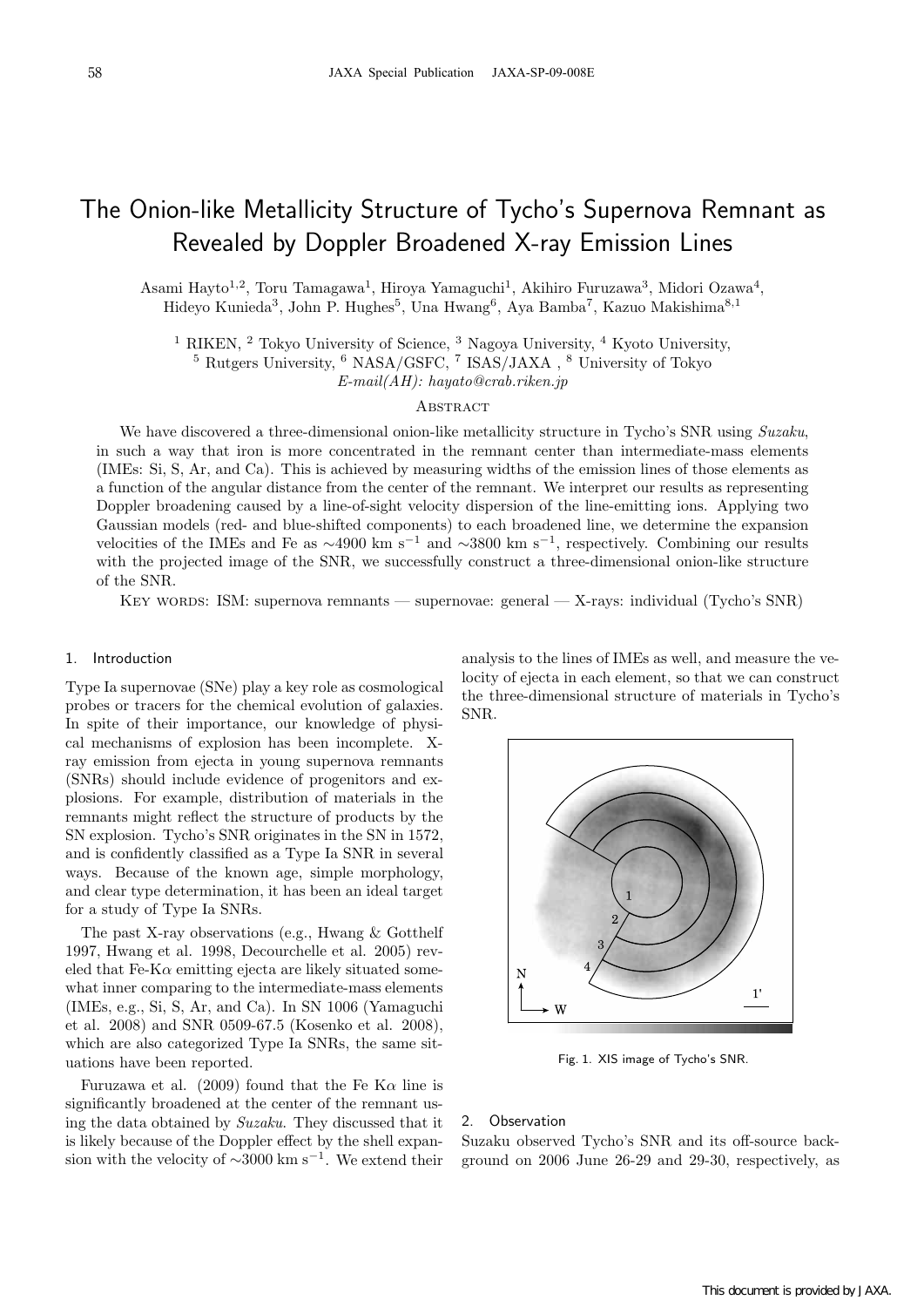a part of the scientific working group time. After data screening, the left effective exposure was 101 ksec.

# 3. Spatially Resolved Spectra

The XIS FI image of the SNR is shown in Figure 1. In order to measure the centroid energies and line widths of lines as a function of the remnant position, we divide the SNR into 4 radial region, as also shown in Figure 1, numbered from 1 (inner) to 4 (outer). We exclude the southeast region where the irregular clumps are situated. The background spectrum is taken from the offset observation.

# 3.1. Spectral Fitting

We analyze the spectrum of each region in two representative energy bands separately to reduce the parameters of fitting: the 1.7−5 keV for the lines of IMEs and the 5−8 keV for the Fe-K lines.

The model we apply to the 1.7−5 keV spectrum in each region (the single Gaussian model hereafter) includes an absorbed power-law and 20 Gaussian components: He $\alpha$ , He $\beta$ , He $\gamma$ , Ly $\alpha$ , and Ly $\beta$  (n = 2  $\rightarrow$  $1, 1s3p \rightarrow 1s^2$ , and  $1s4p \rightarrow 1s^2$  transition in He-like ion, and  $n = 2 \rightarrow 1$  and  $3p \rightarrow 1s$  transition in H-like ion, respectively) emission lines of Si, S, Ar, and Ca. All Gaussian parameters for the well-resolved lines, i.e., He $\alpha$  of Si, S, Ar, and Ca, and He $\beta$  lines of Si and S, are left free, while parameters of other lines are set based on the feasible assumption of non-equilibrium plasma with electron temperature  $kT_e$  and ionization timescale  $n_e t$  of  $\sim$ 1 keV and  $\sim 10^{11}$  cm<sup>-3</sup> s (Hwang & Gotthelf 1997), respectively. We fit the 5−8 keV spectra of each region with a power-law and three Gaussian lines representing the  $K\alpha$  blends of low ionized Fe and Ca, as well as the  $\mathrm{K}\beta$  line of Fe. All parameters are allowed to vary freely, but the widths of Cr K $\alpha$  and Fe K $\beta$  lines are tied to that of the Fe K $\alpha$ . Figure 2 represents the spectra of region 3 with the best-fit single Gaussian models. We obtain good fits for all spectra for region 1−4.

### 3.2. Radial Line Profiles

Figure 3 shows the radial line profiles of IMEs and Fe, obtained in the previous section. The centroid energies of all elements, except Ca, are constant with radius. By contrast, the widths significantly decrease from the center to the rim. We note that the systematic uncertainties due to the intrachip gain variation across the remnant is  $\pm 0.2\%$ , which are also shown in Figure 3.

In order to explain those variations of the centroid energies and widths, we consider a spherically-symmetric shell expansion of the remnant. In this case, the emission lines from retreating and approaching shells to the observer should be red- and blue-shifted, respectively. Therefore, the lines at the center of the SNR should be



Fig. 2. Spectra of region 3 with the best-fit single Gaussian fit model in 1.7−5 keV (left) 5−8 keV (right) bands.

broader than that at the rim where the less line-of-sight velocity would be observed.

# 4. Analysis with Shell Expansion Model

Considering the spherically-symmetric shell expansion, a broadened line at the center of the remnant should be composed of red- and blue-shifted lines. We thus can derive the velocities of the ejecta from the differences of the centroid energies between both components.

# 4.1. Spectral Fitting

In this analysis, we take the spectrum of region 1 where the line-of-sight velocity should be maximized. Again, we fit the spectra in two energy bands separately. We here assume that each broadened line consists of the redand blue-shifted lines, and thus the model includes a power-law and 40 Gaussian lines (the double Gaussian model hereafter). The widths of all Gaussian models are fixed to those expected from the single non-equilibrium collisional plasma model version 1.1 in XSPEC: 10, 13, 17 and 50 eV for He $\alpha$  of Si, S, Ar, and Ca lines, respectively. Line intensities of red- and blue-shifted pairs are linked with each other, and those intensities are treated in the same way as the single Gaussian model. Centroid energies of both red- and blue-shifted lines of all He $\alpha$ lines are left free parameters. In the 5−8 keV spectra, we also apply the double Gaussian model to the Fe  $K\alpha$ line. The fixed width is 35 eV, by assuming a single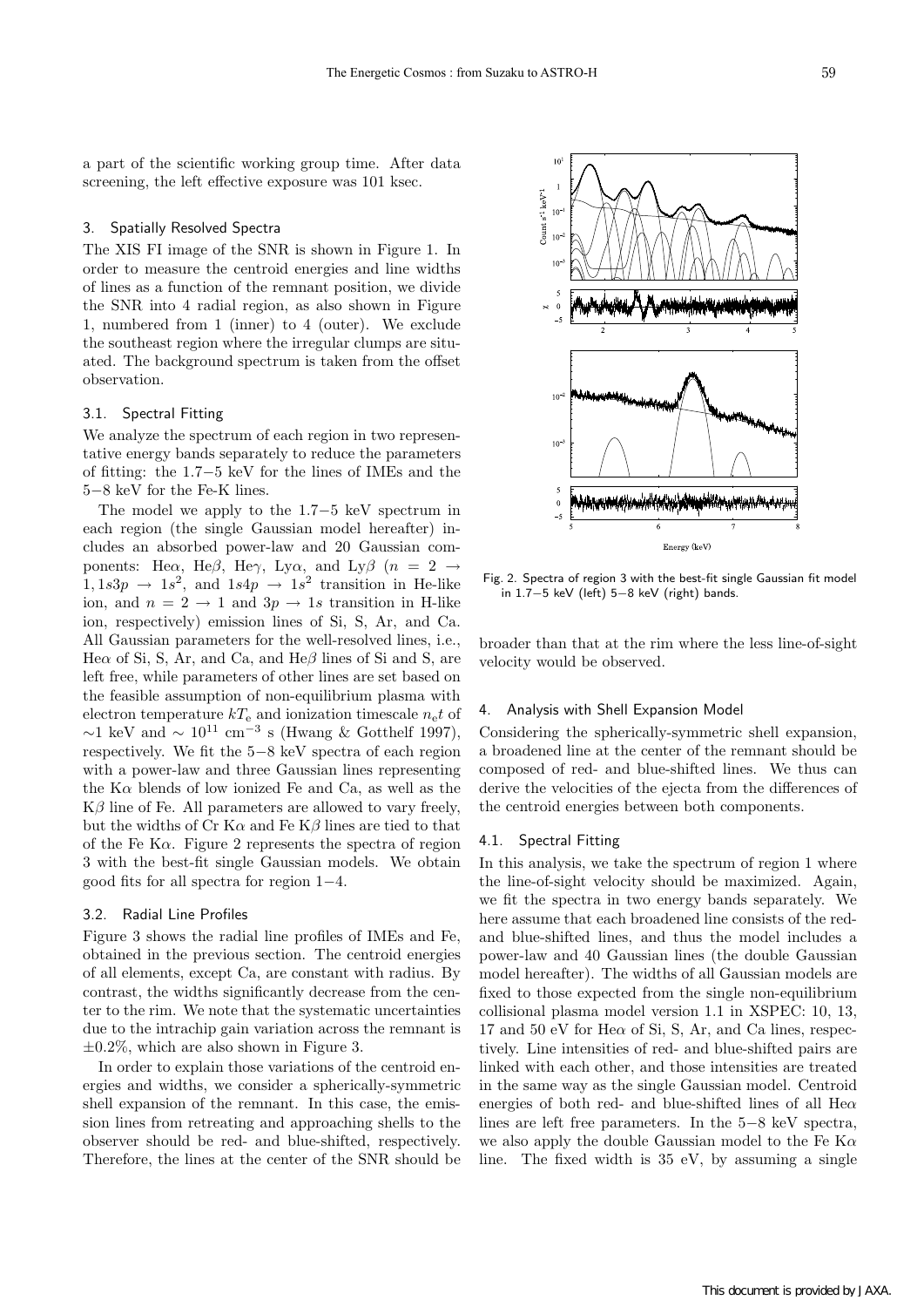

Fig. 3. Radial line profile of He $\alpha$  of Si S, Ar, and Ca, and Fe K $\alpha$  lines.



Fig. 4. Spectra of region 1 with the best-fit double Gaussian fit model in 1.7−5 keV (left) 5−8 keV (right) bands.

ionization state (Furuzawa et al. 2009), and the intensities of two lines are tied with each other. The centroid energies of both lines are free parameters. We obtain the good fits both for 1.7−5 keV and 5−8 keV spectra. The spectra with the best-fit double Gaussian models are shown in Figure 4.

#### 4.2. Expansion Velocity

We then convert the centroid energy difference between the red- and blue-shifted lines into expansion velocity by an equation of non-relativistic Doppler effect,

$$
\frac{1}{2}\frac{\delta E}{E_0} = \frac{v_\perp}{c},\tag{1}
$$

where the  $\delta E$ ,  $E_0$ , and  $v_{\perp}$  are a centroid energy difference between the red- and blue-shifted components, restframe energy, and a line-of-sight velocity, respectively. Here, we need some correction. First, the line-of-sight velocity seen from the observer is continuously decreasing from the center to the rim. We thus calculate the mean line-of-sight velocity we would observe in region 1, which is 0.86  $v_{\exp}$ , where  $v_{\exp}$  is an actual expansion velocity. Second, due to the smearing effect of the XRT (the half power diameter of 2′ ), only 48% of observed events in region 1 originate from this sky region, and other events actually come mainly from region 2 and 3 (See Furuzawa et al. 2009 in detail). Combining this